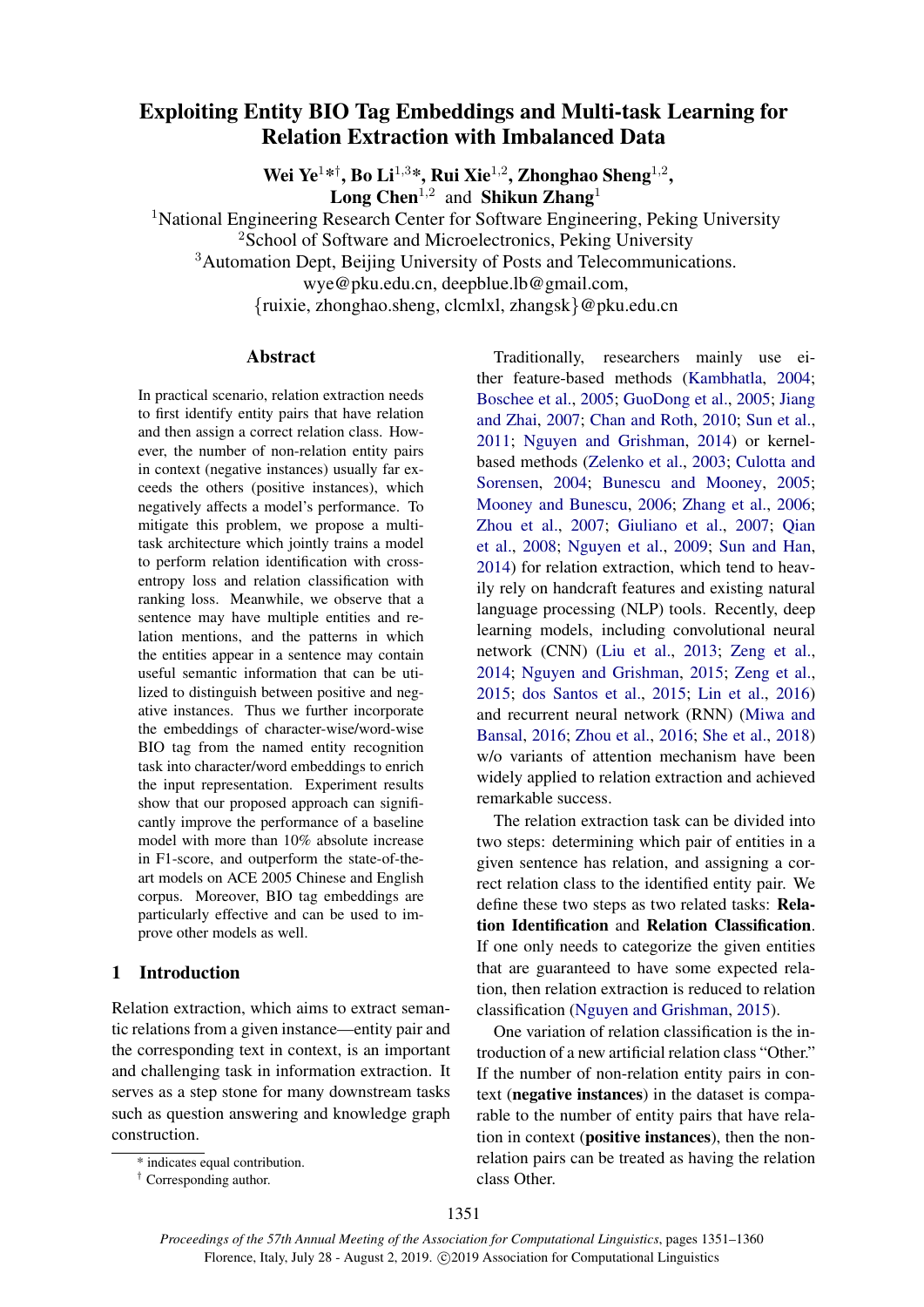Strictly speaking, most existing studies of relation extraction treat the task as relation classification. However, relation extraction often comes with an extremely imbalanced dataset where the number of non-relation entity pairs far exceeds the others, making it a more challenging yet more practical task than relation classification. For example, after filtering out those entity pairs whose entity type combination has never appeared in the Chinese corpus of ACE 2005, there are still more than 200,000 entity pairs left, in which the positive/negative instance ratio is about 1:20. In this paper, we focus on the relation extraction task with an imbalanced corpus, and adopt multi-task learning paradigm to mitigate the data imbalance problem.

Only a few studies have considered the negative effect of having too many negative instances. [Nguyen and Grishman](#page-8-9) [\(2015\)](#page-8-9) proposed using CNN with filters of multiple window sizes. [dos](#page-8-10) [Santos et al.](#page-8-10) [\(2015\)](#page-8-10) focused on learning the common features of the positive instances by computing only the scores of the relation classes excluding the class Other, and proposed using a pairwise ranking loss. We have also adopted these methods in our approach.

For relation classification, the prediction error can be categorized into three types: 1) false negative—predicting a positive instance to be negative; 2) false positive—predicting a negative instance to be positive; 3) wrong relation class predicting a positive instance to be positive yet assigning a wrong relation class. After training a baseline model to perform relation classification on the extremely imbalanced ACE 2005 Chinese corpus and dissecting its prediction errors, we find that the proportion of these three types of error are 30.20%, 62.80% and 7.00% respectively. It is conceivable that to improve a model's performance on such corpus, it is best to focus on telling positive and negative instances apart.

Since the negative instances may not have much in common, distinguishing between positive and negative instances is much more challenging than only classifying positive instances into a correct class. Moreover, the total number of positive instances combined is more comparable to the number of negative instances than positive instances of any individual relation class alone. Based on these rationales, we propose to jointly train a model to do another binary classification task—relation

identification—alongside relation classification to mitigate the data imbalance problem.

Another facet that most existing studies fail to consider is that there may be multiple relation mentions in a given sentence if it contains multiple entities. In the Chinese corpus of ACE 2005, there are 4.9 entities and 1.34 relation mentions in a sentence on average. The patterns in which these entities appear in the sentence can provide useful semantic information to distinguish between positive and negative instances. Therefore, we exploit the character-wise/word-wise BIO (Beginning, Inside, Outside) tag used in the named entity recognition (NER) task to enrich the input representation. The details of our approach will be presented in Section [2.](#page-1-0)

We conducted extensive experiments on ACE 2005 Chinese and English corpus. Results show that both the novel multi-task architecture and the incorporation of BIO tag embeddings can improve the performance, and the model equipped with both achieves the highest F1-score, significantly outperforming the state-of-the-art models. Analysis of the results indicates that our proposed approach can successfully address the problem of having a large number of negative instances.

To summarize, we make the following contributions in this paper:

- 1. We propose a multi-task architecture which jointly trains a model to perform relation identification with cross-entropy loss and relation classification task with ranking loss, which can successfully mitigate the negative effect of having too many negative instances.
- 2. We incorporate the embeddings of characterwise/word-wise BIO tag from NER task to enrich the input representation, which proves to be very effective not only for our model but for other models as well. We argue that BIO tag embeddings could be a general part of character/word representation, just like the entity position embeddings [\(Zeng et al.,](#page-9-5) [2014\)](#page-9-5) that many researchers would use in recent years.

# <span id="page-1-0"></span>2 Proposed Approach

We have designed a novel multi-task architecture which combines two related tasks: 1) relation identification, which is a binary classification problem to determine whether a given entity pair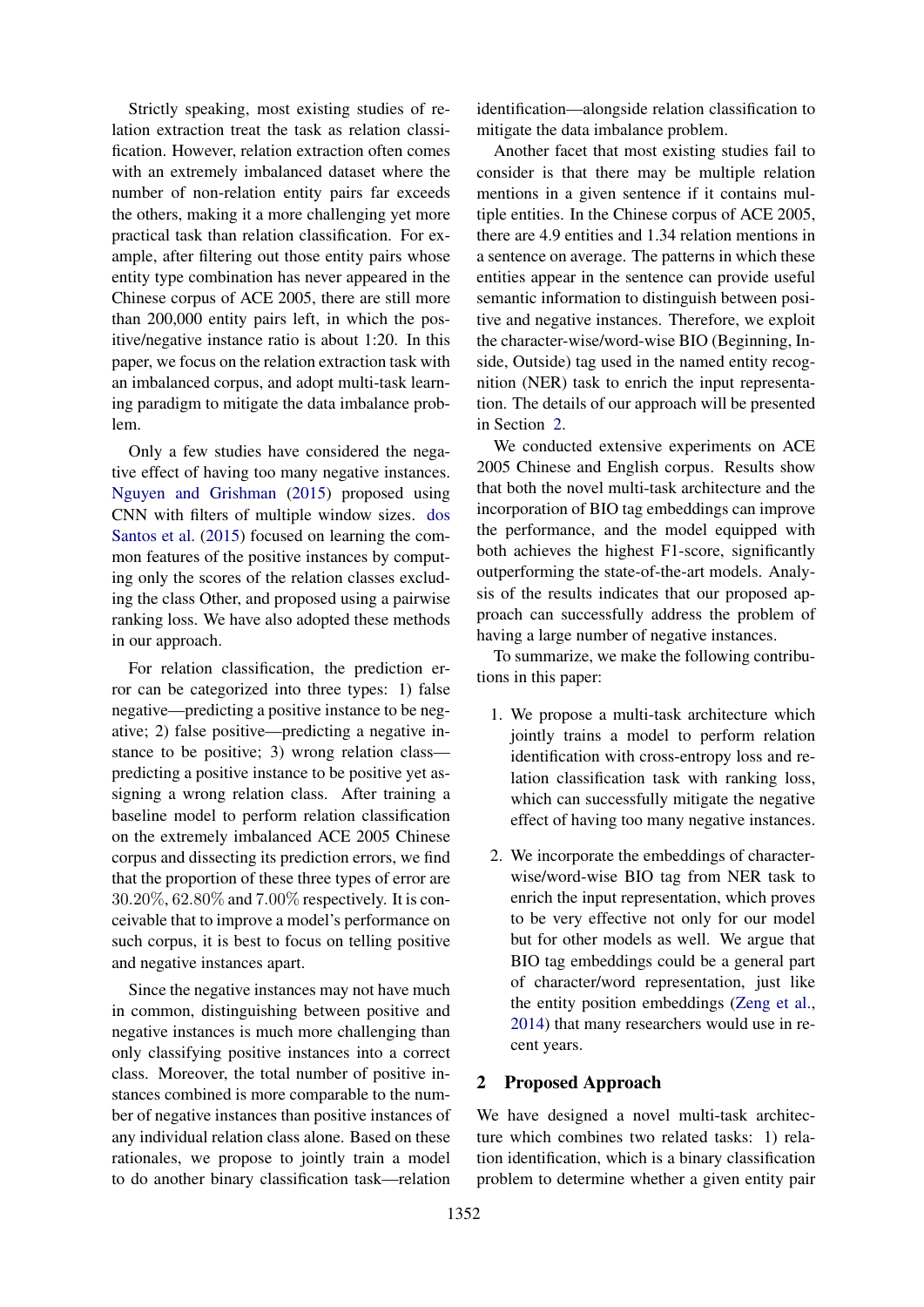has relation; 2) relation classification, which is a multiple classification problem to determine the relation class. Figure [1](#page-2-0) shows the overall architecture.

<span id="page-2-0"></span>

Figure 1: The overall multi-task architecture. To demonstrate, there are three window sizes for filters in the convolutional layer, as denoted by the three-layer stack; for each window size there are four filters, as denoted by the number of rows in each layer. Maxpooling is applied to each row in each layer of the stack, and the dimension of the output is equal to the total number of filters.

Three are three main parts in the architecture:

- Input Layer Given an input sentence  $x$  of *n* words<sup>[1](#page-2-1)</sup>  $\{x_1, x_2, ..., x_n\}$  with *m* entities  ${e_1, e_2, ..., e_m}$  where  $e_i \in \mathbf{x}$ , and two target entities  $e_{t1}, e_{t2} \in \{e_1, e_2, ..., e_m\}$ , the input layer transforms the sentence into a matrix X, which includes word embeddings, position embeddings and BIO tag embeddings of each word.
- Convolutional Layer with Max-pooling Following the input layer is a convolutional layer that extracts high-level features, with filters (convolution kernels) of multiple window sizes [\(Nguyen and Grishman,](#page-8-9) [2015\)](#page-8-9). Then max-pooling is applied to each feature map to reduce dimensionality.
- Multi-task Layer In the multi-task layer, the model jointly learns the relation identification

task using cross-entropy loss and the relation classification task using ranking loss.

# 2.1 Input Layer

- Word Embeddings We use word embeddings with random initialization for each word in the input sentence. The dimension of word embeddings is  $d^w$ .
- Position Embeddings We also employ position embeddings to encode the relative distance between each word and the two target entities in the sentence. We believe that more useful information regarding the relation is hidden in the words closer to the target entities. The dimension of position embeddings is  $d^p$ .
- BIO Tag Embeddings Since an input sentence often contains more than two entities, we utilize the BIO tag information of entities to enrich the representation of the input. More specifically, for each word in the input sentence, if the word is part of an entity, we use the entity type  $T$  to label the start of the entity as  $B_T$ , and label the rest of the entity as  $B_I$ . If the word is not part of an entity, then we label the word as O. The dimension of BIO tag embeddings is  $d^t$ .

After concatenating all three embeddings together for each word, we transform a sentence into a matrix  $X = [w_1, w_2, ..., w_n]$  as the input representation, where the column vector  $w_i \in$  $\mathbb{R}^{d^w + 2 * d^p + d^t}$  $\mathbb{R}^{d^w + 2 * d^p + d^t}$  $\mathbb{R}^{d^w + 2 * d^p + d^t}$ . Figure 2 illustrates how to derive position embeddings and BIO tag embeddings.

# 2.2 Convolutional Layer with Multi-Sized Window Kernels

Next, the matrix  $X$  is fed into the convolutional layer to extract high-level features. A filter with window size k can be denoted as  $\mathbf{F} =$  $[f_1, f_2, ..., f_k]$ , where the column vector  $f_i \in$  $\mathbb{R}^{d^w+2*d^p+d^t}$ . Apply the convolution operation on the two matrices  $X$  and  $F$ , and we get a score sequence  $T = \{t_1, t_2, ..., t_{n-k+1}\}$ :

<span id="page-2-2"></span>
$$
t_i = g(\sum_{j=0}^{k-1} f_{j+1}^T w_{j+i} + b)
$$
 (1)

where  $g$  is a non-linear function and  $b$  is bias.

In our experiments, we apply zero-paddings during the convolution operation, so that the score

<span id="page-2-1"></span><sup>&</sup>lt;sup>1</sup>We use character-wise model for Chinese corpus and word-wise model for English corpus. For simplicity sake, we use "word" to denote either an English word or a Chinese character to present our model.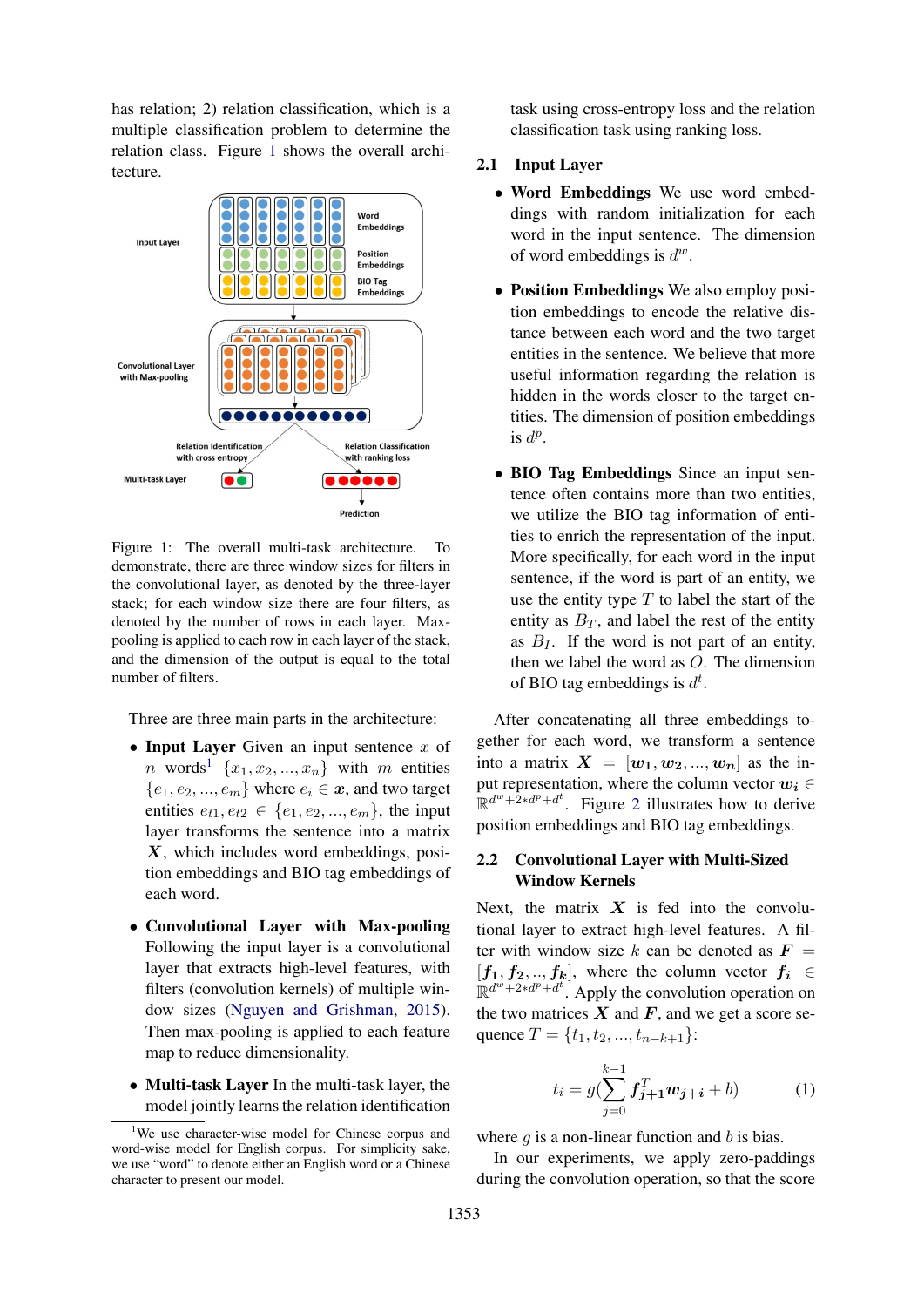<span id="page-3-0"></span>

| <b>Input Sentence</b>     | Geoff                     | Hoon  | on   | Friday as | Rumsfeld            | returned from a tour of |        |     | Irag              | Afghanistan and the |    | <b>Persian</b>                    | Gulf |
|---------------------------|---------------------------|-------|------|-----------|---------------------|-------------------------|--------|-----|-------------------|---------------------|----|-----------------------------------|------|
| <b>Tag Label</b>          | B-Individual I-Individual |       |      |           | $O$ $B$ -Individual |                         |        |     | <b>B-Nation O</b> | <b>B-Nation</b>     |    | B-Region-General I-Region-General |      |
| <b>Position Feature 1</b> | -5                        | -4    | $-3$ |           |                     |                         |        |     |                   |                     | 10 |                                   |      |
| <b>Position Feature 2</b> | $-11$                     | $-10$ | -9   |           |                     |                         | $ -3 $ | - 1 |                   |                     |    |                                   |      |

Figure 2: Illustration of BIO tag information and positional information for a given instance. In this example, there are five entities in the input sentence, and the target entities are the second and the third.

sequence has the same length as the input sequence, which is n, instead of  $n - k + 1$  if we apply Equation [1](#page-2-2) which assumes no padding.

There are multiple filters with different window sizes in the convolutional layer. Then max-pooling is applied to the outputted feature map of each filter. Eventually the input sentence  $x$  is represented as a column vector  $r$  with a dimension that is equal to the total number of filters.

### 2.3 Multi-Task Layer

• Relation Identification with Cross-entropy Loss For the binary classification task of relation identification we use cross-entropy loss. Positive instances are labelled "1" and negative instances "0."

If  $p$  is the one-hot true distribution over all classes  $C = \{c\}$  and q is the distribution a model predicts, then the cross-entropy loss of a given instance can be defined as follows:

$$
H(p,q) = -\sum_{c \in C} p(c) \log(q(c)) \qquad (2)
$$

So the loss of this task can be defined as:

$$
loss_1 = -\sum (p(1)log(q(1)) + p(0)log(q(0)))
$$
\n(3)

• Relation Classification with Ranking Loss For the multiple classification task of relation classification, we use the pairwise ranking loss proposed by [\(dos Santos et al.,](#page-8-10) [2015\)](#page-8-10).

Given the sentence representation  $r$ , the score for class c is computed as:

$$
s_c = \boldsymbol{r}^T [\boldsymbol{W}^{classes}]_c \tag{4}
$$

where  $W^{classes}$  is a matrix to be learned, whose number of columns is equal to the number of classes.  $W_c^{classes}$  is a column vector corresponding to class  $c$ , whose dimension is equal to that of  $r$ .

For each instance, the input sentence  $x$  has a correct class label  $y^{+}$  and incorrect ones  $y^-$ . Let  $s_{y^+}$  and  $s_{y^-}$  be the scores for  $y^+$  and  $y^-$  respectively, then the ranking loss can be computed by the following two equations:

$$
L^{+} = log(1 + exp(\gamma(m^{+} - s_{y^{+}})))
$$
 (5)

$$
L^{-} = log(1 + exp(\gamma(m^{-} + s_{y^{-}})))
$$
 (6)

where  $m^+$  and  $m^-$  are margins and  $\gamma$  is a scaling factor.  $L^+$  decreases as the score  $s_{y+}$  increases, and is close to zero when  $s_{y+} > m^+$ , which encourages the network to give a score greater than  $m^+$  for the correct class. Similarly,  $L^-$  decreases as the score  $s_{y-}$  decreases, and is close to zero when  $s_{y-} < -m^-$ , which encourages the network to give scores smaller than  $-m^-$  for incorrect classes.

For the class Other, only  $L^-$  is calculated to penalize the incorrect prediction. And following [\(dos Santos et al.,](#page-8-10) [2015\)](#page-8-10), we only choose the class with the highest score among all incorrect classes as the one to perform a training step. Then we optimize the pairwise ranking loss function:

$$
loss_2 = \sum (L^+ + L^-) \tag{7}
$$

The total loss function for multi-task training is:

$$
L = \alpha \cdot loss_1 + \beta \cdot loss_2 \tag{8}
$$

where  $\alpha$  and  $\beta$  are weights of the two losses. In our experiments, we find that  $\alpha = \beta$  yields the best result.

#### 2.4 Prediction

We only use the class score  $s_c$  in the multiple classification task to make predictions, while the binary classification task is only used for optimizing the network parameters.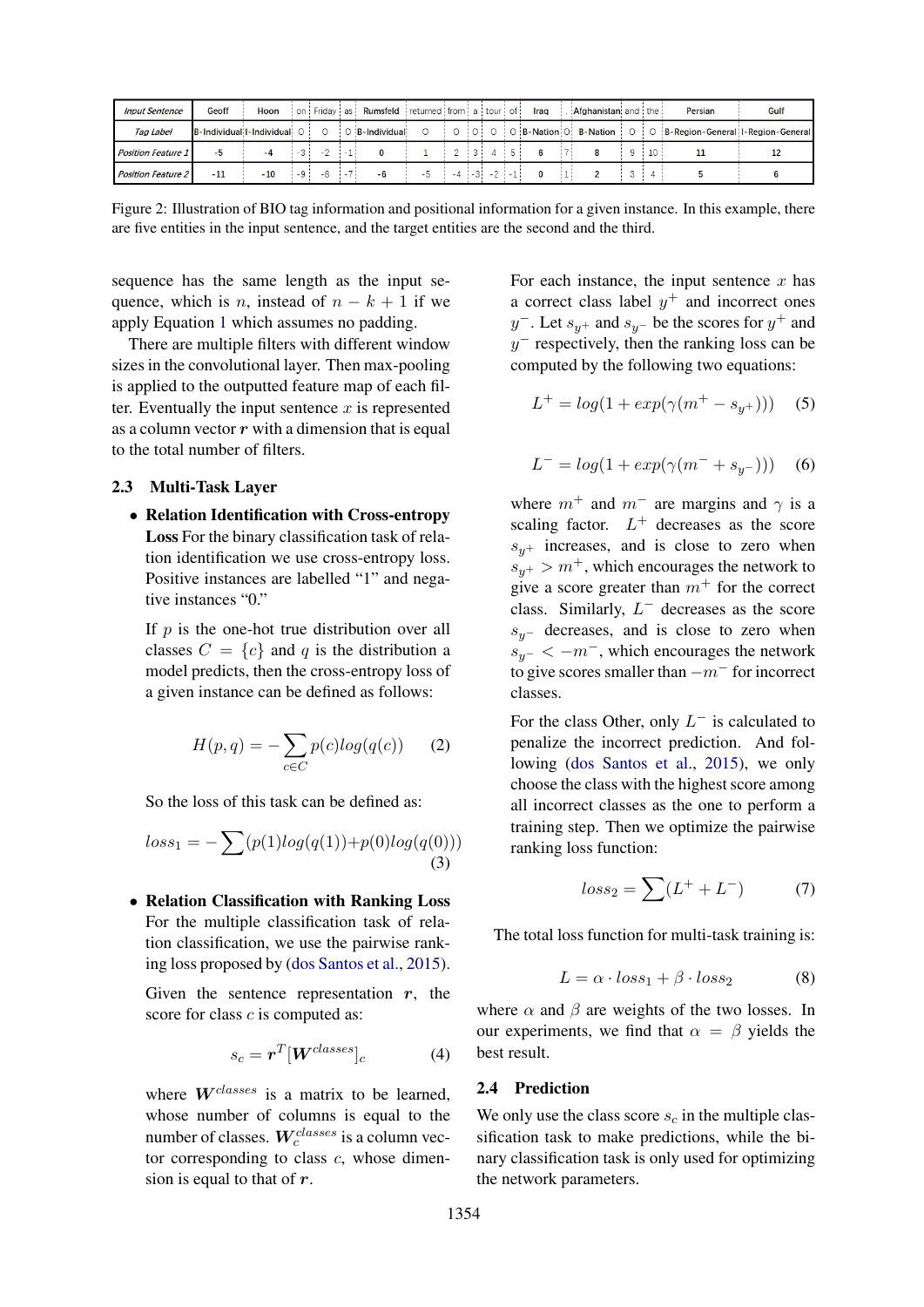Given an instance, the prediction  $P$  is made by:

$$
P = \begin{cases} \arg \max(s_c) & \max(s_c) \ge \theta \\ c & \text{other} \\ 0 & \max(s_c) < \theta \end{cases}
$$
 (9)

where  $\theta$  is a threshold. The relation in an instance is predicted as the class Other if the score  $s_c$  is less than  $\theta$  for every class c. Otherwise, we choose the class with the highest score as the prediction.

# 3 Experiments and Results

### 3.1 Data Preparation

We use both the Chinese and English corpus of ACE 2005 to evaluate our proposed approach. Only positive instances have been annotated in the dataset. To extract negative instances, we need to enumerate every entity pair in a sentence.

We consider two approaches: one considers the direction of relation while the other does not. For the first approach, we extract only one instance for any pair of entities  $e_1, e_2$  in a sentence x regardless of direction. Those instances that have been annotated, regardless of direction, are positive instances, and the rest are negative instances. A trained model only needs to determine whether an entity pair has relation. For the second approach, we extract two instances for any pair of entities in a sentence, with the two entities in different orders. Since at most one of the two instances has been annotated to be positive instances, we treat the other one and those neither of which are annotated to be negative instances. A trained model will additionally need to identify head entity and tail entity in a relation, which is considerably harder.

After extracting negative instances, we further filtered out those instances whose entity type combination has never appeared in a relation mention. Then we added the remaining negative instances to the positive instances to complete data preparation.

We adopted the first approach to extract negative instances from the English corpus of ACE 2005, and ended up with 71,895 total instances after filtering, among which 64,989 are negative instances. The positive/negative instance ratio is about 1:9.4.

We adopted the second approach to extract negative instances from the Chinese corpus of ACE 2005, and ended up with 215,117 total instances after filtering, among which 205,800 of them are

negative instances. The positive/negative instance ratio is about 1:20.

# 3.2 Experiment Settings

#### 3.2.1 Embeddings

In our approach, we use three kinds of embeddings, namely word embeddings, position embeddings and BIO tag embeddings. They are all randomly initialized, and are adjusted during training. The dimensions of these three embeddings are 200, 50 and 50 respectively.

#### 3.2.2 Hyper-parameters

The number of filters in the convolutional layer is 64, and the window size of filters ranges from 4 to 10. The fully connected layer to calculate class scores has 128 hidden units with a dropout rate of 0.2. The batch size is 256. The neural networks are trained using the RMSprop optimizer with the learning rate  $\alpha$  set to 0.001.

As for the parameters in the pairwise ranking loss, for the English corpus, we set  $m^+$  to 2.5,  $m^$ to 0.5,  $\gamma$  to 2 and  $\theta$  to 0; for the Chinese corpus, we set  $m^{+}$  to 4.5,  $m^{-}$  to -0.5,  $\gamma$  to 2 and  $\theta$  to 1. The cross-entropy loss and the pairwise ranking loss in multi-task learning are equally weighted.

# 3.3 Experiment Results

We use five-fold cross-validation to reduce the randomness in the experiment results. The precision  $(P)$ , recall  $(R)$  and F1-score  $(F1)$  of the positive instances are used as evaluation metrics.

We compare several variants of our proposed models with the state-of-the-art models on the English and Chinese corpus of ACE 2005 respectively. Variants of our models are:

- Baseline: a model that uses CNN with filters of multiple window sizes and only performs the relation classification task using the pairwise ranking loss. The baseline model is motivated by [dos Santos et al.](#page-8-10) [\(2015\)](#page-8-10) and [Nguyen and Grishman](#page-8-9) [\(2015\)](#page-8-9).
- Baseline+Tag: baseline model with BIO tag embeddings.
- Baseline+MTL: baseline model that performs relation identification using crossentropy loss in addition to relation classification.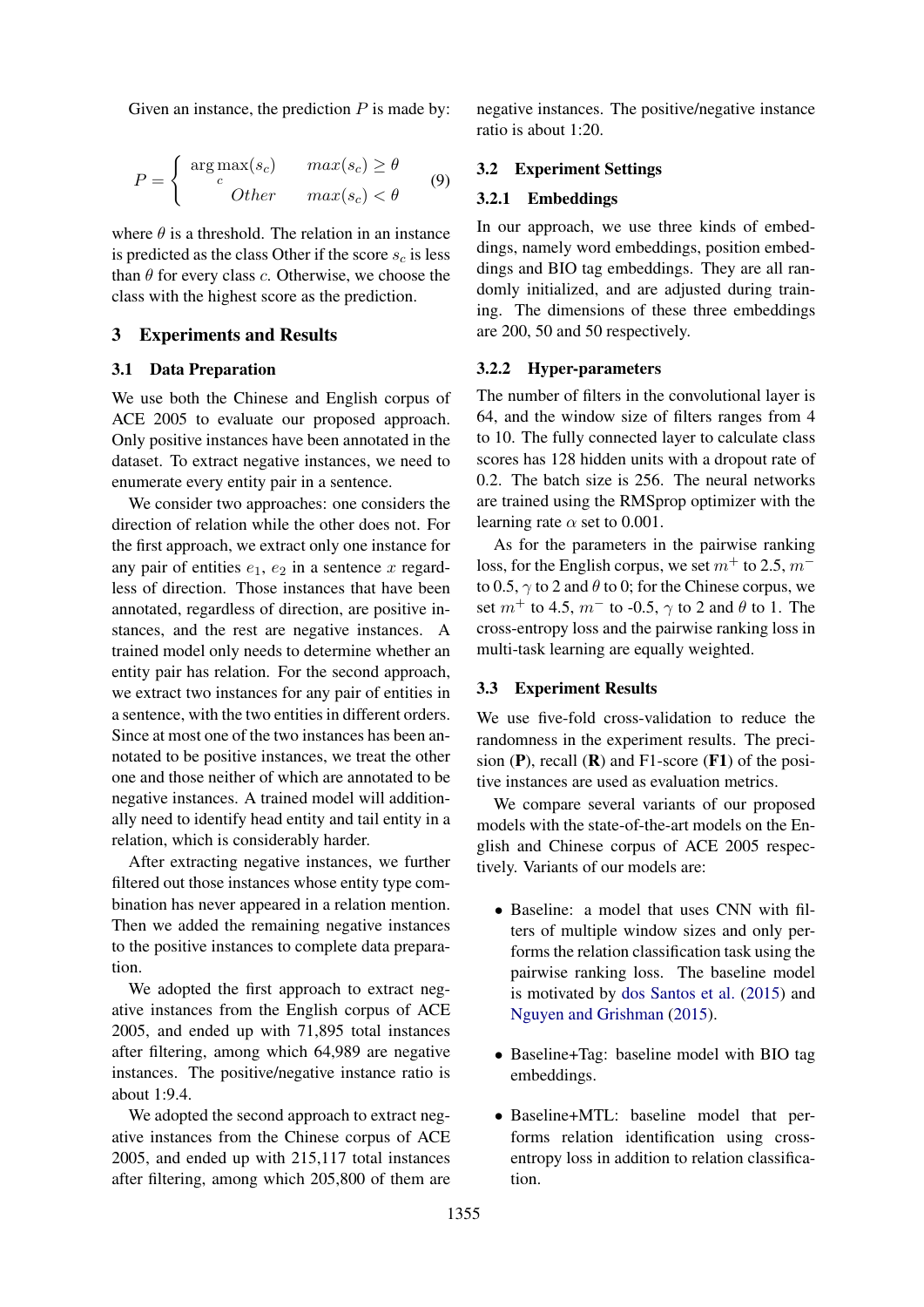• Baseline+MTL+Tag, baseline model that adopts both multi-tasking learning and BIO tag embeddings.

For the English corpus, we choose SPTree [\(Miwa and Bansal,](#page-8-12) [2016\)](#page-8-12) and Walk-based Model [\(Christopoulou et al.,](#page-7-4) [2018\)](#page-7-4) for comparison. Since the data preparation is similar, we directly report the results from the original papers. The experiment results are summarized in Table [1.](#page-5-0)

For the Chinese corpus, we choose PCNN [\(Zeng et al.,](#page-9-6) [2015\)](#page-9-6) and Eatt-BiGRU [\(Qin et al.,](#page-8-14) [2017\)](#page-8-14) for comparison. We re-implemented these two models, and the experiment results are summarized in Table [2.](#page-5-1)

<span id="page-5-0"></span>

| Model                   | $P\%$ | R%   | F1%  |
|-------------------------|-------|------|------|
| <b>SPTree</b>           | 70.1  | 61.2 | 65.3 |
| Walk-based              | 69.7  | 59.5 | 64.2 |
| <b>Baseline</b>         | 58.8  | 57.3 | 57.2 |
| <b>Baseline+Tag</b>     | 61.3  | 76.7 | 67.4 |
| Baseline+MTL            | 63.8  | 56.1 | 59.5 |
| <b>Baseline+MTL+Tag</b> | 66.5  | 71.8 | 68.9 |

Table 1: Comparison between our model and the stateof-the-art models using ACE 2005 English corpus. F1 scores higher than the state-of-the-art are in bold.

<span id="page-5-1"></span>

| Model                   | $P\%$ | R%   | F1%  |
|-------------------------|-------|------|------|
| <b>PCNN</b>             | 54.4  | 42.1 | 46.1 |
| Eatt-BiGRU              | 57.8  | 49.7 | 52.0 |
| <b>Baseline</b>         | 48.5  | 57.1 | 51.7 |
| <b>Baseline+Tag</b>     | 61.8  | 62.7 | 61.4 |
| <b>Baseline+MTL</b>     | 56.7  | 52.9 | 53.8 |
| <b>Baseline+MTL+Tag</b> | 61.3  | 65.8 | 62.9 |

Table 2: Comparison between our model and the stateof-the-art models using ACE 2005 Chinese corpus. F1 scores higher than the state-of-the-art are in bold.

From Table [1](#page-5-0) and Table [2,](#page-5-1) we can see:

- 1. Both BIO tag embeddings and multi-task learning can improve the performance of the baseline model.
- 2. Baseline+Tag can outperform the state-ofthe-art models on both the Chinese and English corpus. Compared to the baseline model, BIO tag embeddings lead to an absolute increase of about 10% in F1-score, which indicates that BIO tag embeddings are very effective.

3. Multi-task learning can yield further improvement in addition to BIO tag embeddings: Baseline+MTL+Tag achieves the highest F1-score on both corpora.

# 3.4 Analysis

# 3.4.1 Effectiveness of BIO Tag Embeddings

To further investigate the effectiveness of BIO tag embeddings, we incorporated these embeddings into PCNN [\(Zeng et al.,](#page-9-6) [2015\)](#page-9-6) and Eatt-BiGRU [\(Qin et al.,](#page-8-14) [2017\)](#page-8-14) to form two new models: PCNN+Tag and East-BiGRU+Tag, and evaluated their performance using the Chinese corpus of ACE 2005. The results are summarized in Table [3.](#page-5-2)

<span id="page-5-2"></span>

| Model          | $P\%$ | $\mathbf{R}\%$ | F1%  |
|----------------|-------|----------------|------|
| PCNN+Tag       | 74.3  | 50.4           | 58.2 |
| Eatt-BiGRU+Tag | 67.8  | 56.4           | 61.1 |

Table 3: Evaluation of state-of-the-art models with BIO Tag embeddings using ACE 2005 Chinese corpus.

Compare Table [3](#page-5-2) with Table [2,](#page-5-1) and we can see that thanks to BIO tag embeddings, the F1-score of PCNN increases from 46.1% to 58.2%, while the F1-score of Eatt-BiGRU increases from 52.0% to 61.1%. Such significant improvement is consistent with that on the baseline model and further attests to the effectiveness of BIO tag embeddings. We believe that BIO tag embeddings could be used as a general part of character/word representation for other models and potentially other tasks as well.

# 3.4.2 Effect of Positive/Negative Instance Ratio

To see how our approach would perform as the degree of data imbalance varies, we used the same random seed to sample negative instances extracted from the Chinese corpus of ACE 2005 to add to the positive instances with different negative/positive instance ratios of 1:0.5, 1:1, 1:5, 1:10 and 1:15. Then we trained and evaluated two models: Baseline and Baseline+MTL+Tag. The results are shown in Figure [3.](#page-6-0)

As shown in Figure [3,](#page-6-0) the performance drops for both models in terms of F1-score as the positive/negative instance ratio decreases. Yet, as the data become more imbalanced, the gap between the performances of Baseline+MTL+Tag and Baseline widens. This indicates that our proposed approach is more useful when the data is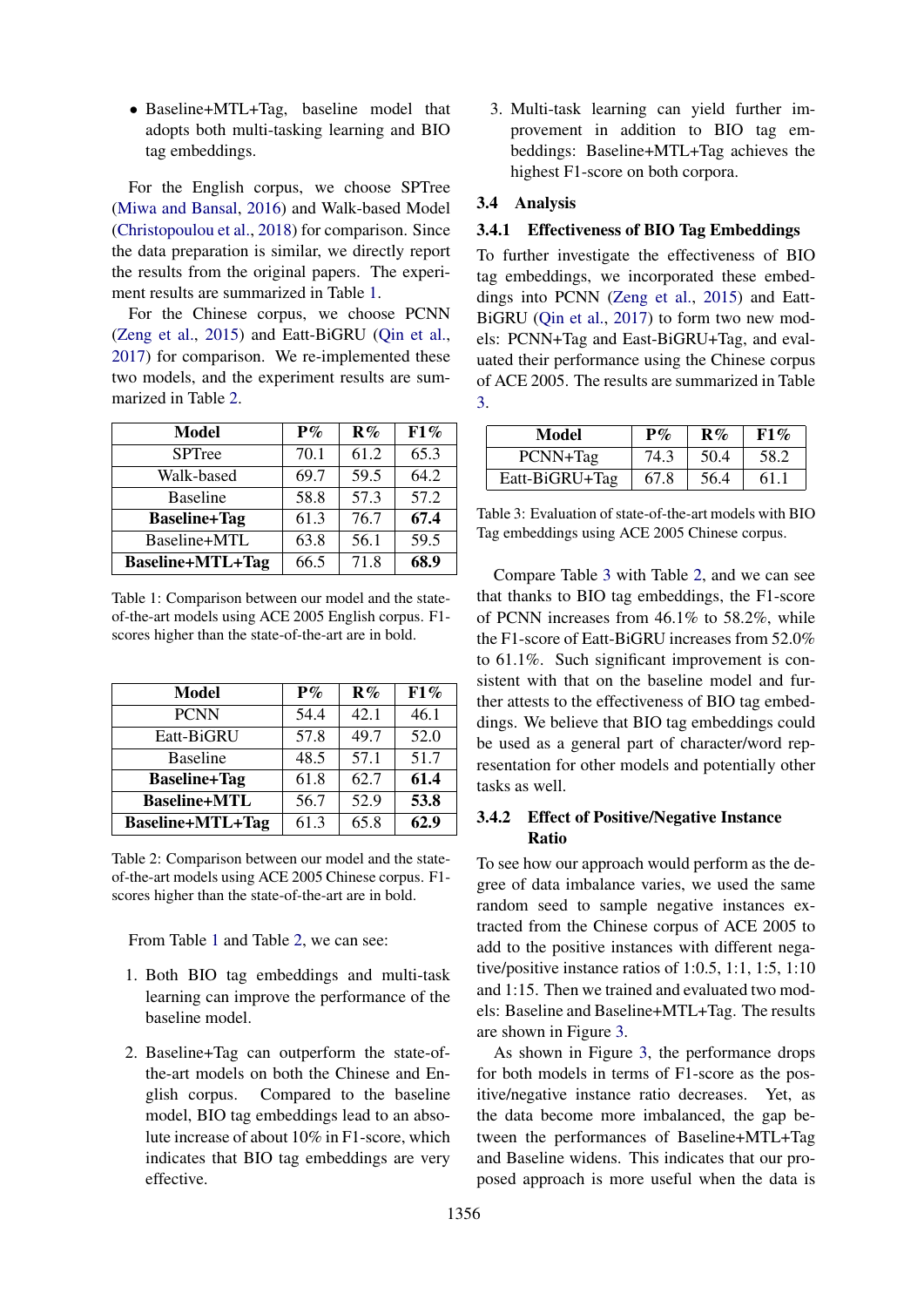<span id="page-6-1"></span>

| Model            | RI       | <b>Loss Function in RC</b>        | ${\bf P}\%$ | $R\%$ | $F1\%$ |
|------------------|----------|-----------------------------------|-------------|-------|--------|
| Baseline+Tag     | $\times$ | <b>Ranking Loss</b>               | 61.8        | 62.7  | 61.4   |
| Baseline+Tag     | $\times$ | Cross-entropy Loss                | 67.7        | 57.8  | 61.5   |
| Baseline+Tag     | $\times$ | Cross-entropy Loss + Ranking Loss | 63.2        | 62.1  | 61.7   |
| Baseline+MTL+Tag |          | <b>Ranking Loss</b>               | 61.3        | 65.8  | 62.9   |
| Baseline+MTL+Tag |          | Cross-entropy Loss                | 61.6        | 62.0  | 62.0   |

Table 4: Evaluating the effect of the loss function used in relation classification w/o multi-tasking using ACE 2005 Chinese corpus. RC stands for relation classification and RI stands for relation identification.

<span id="page-6-0"></span>

Figure 3: Effect of positive/negative instance ratio on F1-score.

more imbalanced, though it performs better than the baseline regardless of the positive/negative instance ratio.

# 3.4.3 Effect of Loss Function w/o Multi-tasking

Recall that in the multi-task architecture that we have proposed, we use the pairwise ranking loss for the multiple classification task of relation classification and use cross-entropy loss for the binary classification task of relation identification.

We can, however, use cross-entropy in relation classification as well. To see how the choice of loss function affects performance in different scenarios, we switched ranking loss to cross-entropy loss or simply added cross-entropy loss in the relation classification task, and evaluated the Baseline+Tag model w/o multi-task learning, using the Chinese corpus of ACE 2005. The results are summarized in Table [4,](#page-6-1) from which we can see:

1. When doing a single task of relation classification, the model has higher precision and lower recall with cross-entropy loss, but has

lower precision and higher recall with ranking loss; the F1-scores do not differ much. This suggests that for doing relation classification only, the choice of loss function seems not to matter too much.

- 2. Multi-task learning helps, regardless of the loss function used in relation classification.
- 3. When we use cross-entropy loss and ranking loss at the same time for relation classification, without multi-tasking, the F1 score only increases slightly from 61.4% to 61.7%. But when cross-entropy is applied to another related task—relation identification, with multi-tasking, the F1-score increases from 61.4% to 62.9% with an absolute increase of 1.5%. This suggests that the effectiveness of our multi-task architecture mostly comes from the introduction of relation identification, and this binary classification task does help with the data imbalance problem, corroborating our motivation stated in Section [1.](#page-0-0)
- 4. In the same multi-tasking scenario, using ranking loss in relation classification is better than using cross-entropy loss (62.9% v.s. 62.0%), with an absolute increase of 0.9% in F1-score. Note that cross-entropy loss is already used in relation identification. This suggests that the diversity that comes with ranking loss can improve performance.

# 4 Related work

[Liu et al.](#page-8-8) [\(2013\)](#page-8-8) were the first to adopt deep learning for relation extraction. They proposed to use a CNN to learn features automatically without using handcraft features. [Zeng et al.](#page-9-5) [\(2014\)](#page-9-5) also employed CNN to encode the sentence, using additional lexical features to word embeddings. Their biggest contribution is the introduction of position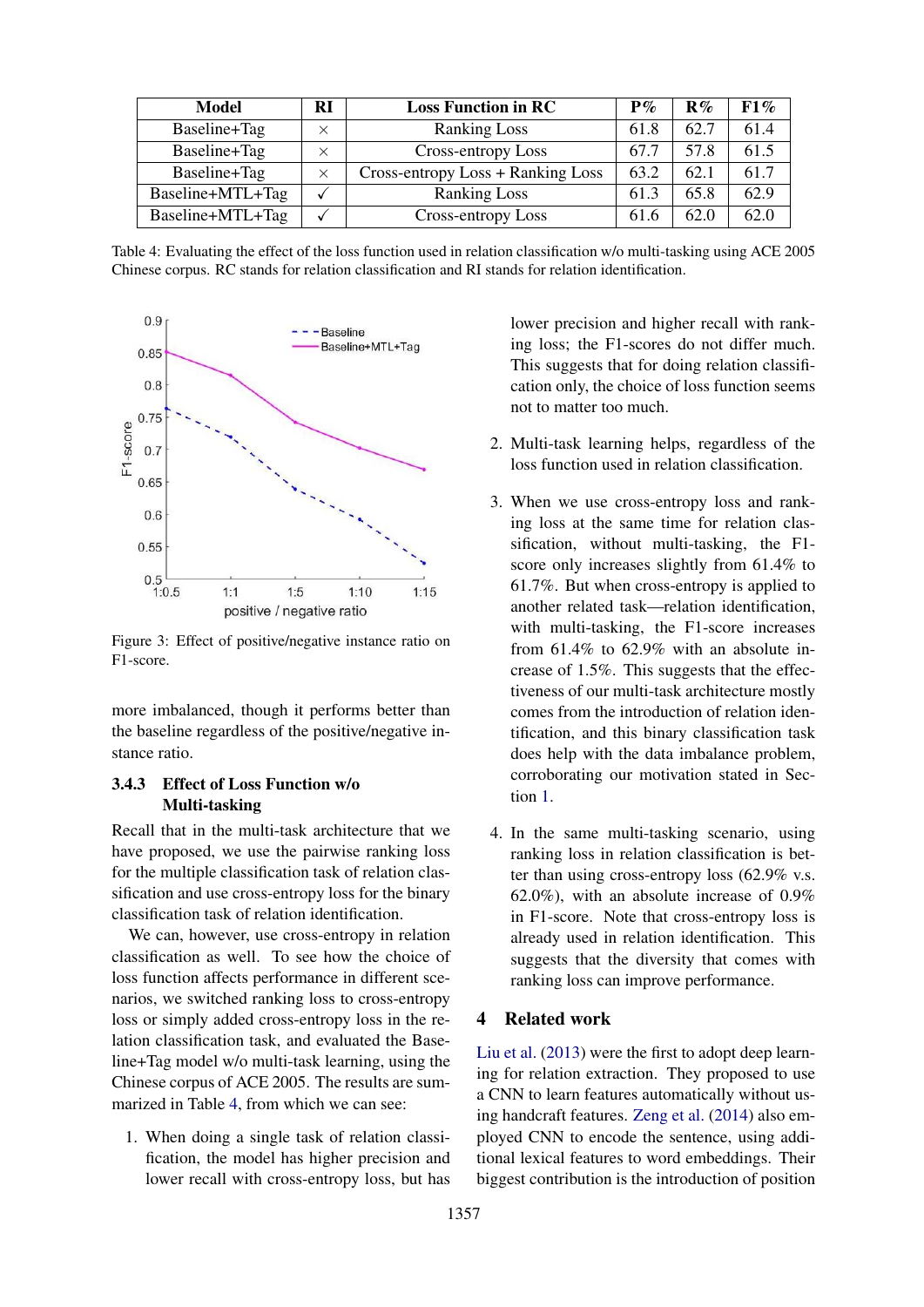embeddings. [Zeng et al.](#page-9-6) [\(2015\)](#page-9-6) proposed a model named Piecewise Convolutional Neural Networks (PCNN) in which each convolutional filter  $p_i$  is divided into three segments  $(p_{i1}, p_{i2}, p_{i3})$  by head and tail entities, and the max-pooling operation is applied to these three segments separately. [dos](#page-8-10) [Santos et al.](#page-8-10) [\(2015\)](#page-8-10) also used CNN but proposed a new pairwise ranking loss function to reduce the impact of negative instances. [Lin et al.](#page-8-11) [\(2016\)](#page-8-11) used CNN with a sentence-level attention mechanism over multiple instances to reduce noise in labels.

RNN is also widely used in relation extraction. [Miwa and Bansal](#page-8-12) [\(2016\)](#page-8-12) used LSTM and tree structures for relation extraction task. Their model is composed of three parts: an embedding layer to encode the input sentence, a sequence layer to identify whether a word is an entity or not, and a dependency layer for relation extraction. [Zhou et al.](#page-9-7) [\(2016\)](#page-9-7) used BiLSTM and attention mechanism to improve the model's performance. [She et al.](#page-8-13) [\(2018\)](#page-8-13) proposed a novel Hierarchical attention-based Bidirectional Gated recurrent neural network (HBGD) integrated with entity descriptions to mitigate the problem of having wrong labels and enable the model to capture the most important semantic information.

Entity background knowledge also contains important information for relation extraction. To capture such information, [Ji et al.](#page-8-15) [\(2017\)](#page-8-15) and [She et al.](#page-8-13) [\(2018\)](#page-8-13) extracted entity descriptions from Freebase and Wikipedia and used an encoder to extract features from these descriptions. [He et al.](#page-8-16) [\(2018\)](#page-8-16) used a dependency tree to represent the context of entities and transformed the tree into entity context embedding using tree-based GRU.

Unlike most existing works which only consider a single entity pair in a sentence, [Christopoulou](#page-7-4) [et al.](#page-7-4) [\(2018\)](#page-7-4) considered multiple entity pairs in a sentence simultaneously and proposed a novel walk-based model to capture the interaction pattern among the entity pairs. [Su et al.](#page-9-8) [\(2018\)](#page-9-8) pointed out that the global statistics of relations between entity pairs are also useful, and proposed to construct a relation graph and learn relation embeddings to improve the performance of relation extraction.

Several studies are motivated to mitigate the effect of wrong labels [\(Lin et al.,](#page-8-11) [2016;](#page-8-11) [She et al.,](#page-8-13) [2018;](#page-8-13) [Qin et al.,](#page-8-17) [2018\)](#page-8-17), and [Li and Ji](#page-8-18) [\(2014\)](#page-8-18) proposed to jointly extract entity mentions and relations. This is not the focus of our paper.

### 5 Conclusion

In this paper, we focus on the relation extraction task with an imbalanced corpus. To mitigate the problem of having too many negative instances, we propose a multi-task architecture which jointly trains a model to perform the relation identification task with cross-entropy loss and the relation classification task with ranking loss. Moreover, we introduce the embeddings of characterwise/word-wise BIO tag from the named entity recognition task to enrich the input representation. Experiment results on ACE 2005 Chinese and English corpus show that our proposed approach can successfully address the data imbalance problem and significantly improve the performance, outperforming the state-of-the-art models in terms of F1-score. Particularly, we find BIO tag embeddings very effective, which we believe could be used as a general part of character/word representation.

### Acknowledgments

We would like to thank Handan Institute of Innovation, Peking University for their support of our work.

### References

- <span id="page-7-0"></span>Elizabeth Boschee, Ralph Weischedel, and Alex Zamanian. 2005. Automatic information extraction. In *Proceedings of the International Conference on Intelligence Analysis*, volume 71.
- <span id="page-7-3"></span>Razvan C Bunescu and Raymond J Mooney. 2005. A shortest path dependency kernel for relation extraction. In *Proceedings of the conference on human language technology and empirical methods in natural language processing*, pages 724–731.
- <span id="page-7-1"></span>Yee Seng Chan and Dan Roth. 2010. Exploiting background knowledge for relation extraction. In *COL-ING 2010, 23rd International Conference on Computational Linguistics, Proceedings of the Conference, 23-27 August 2010, Beijing, China*, pages 152–160.
- <span id="page-7-4"></span>Fenia Christopoulou, Makoto Miwa, and Sophia Ananiadou. 2018. A walk-based model on entity graphs for relation extraction. In *Proceedings of the 56th Annual Meeting of the Association for Computational Linguistics, ACL 2018, Melbourne, Australia, July 15-20, 2018, Volume 2: Short Papers*, pages 81–88.
- <span id="page-7-2"></span>Aron Culotta and Jeffrey S. Sorensen. 2004. Dependency tree kernels for relation extraction. In *Proceedings of the 42nd Annual Meeting of the Asso-*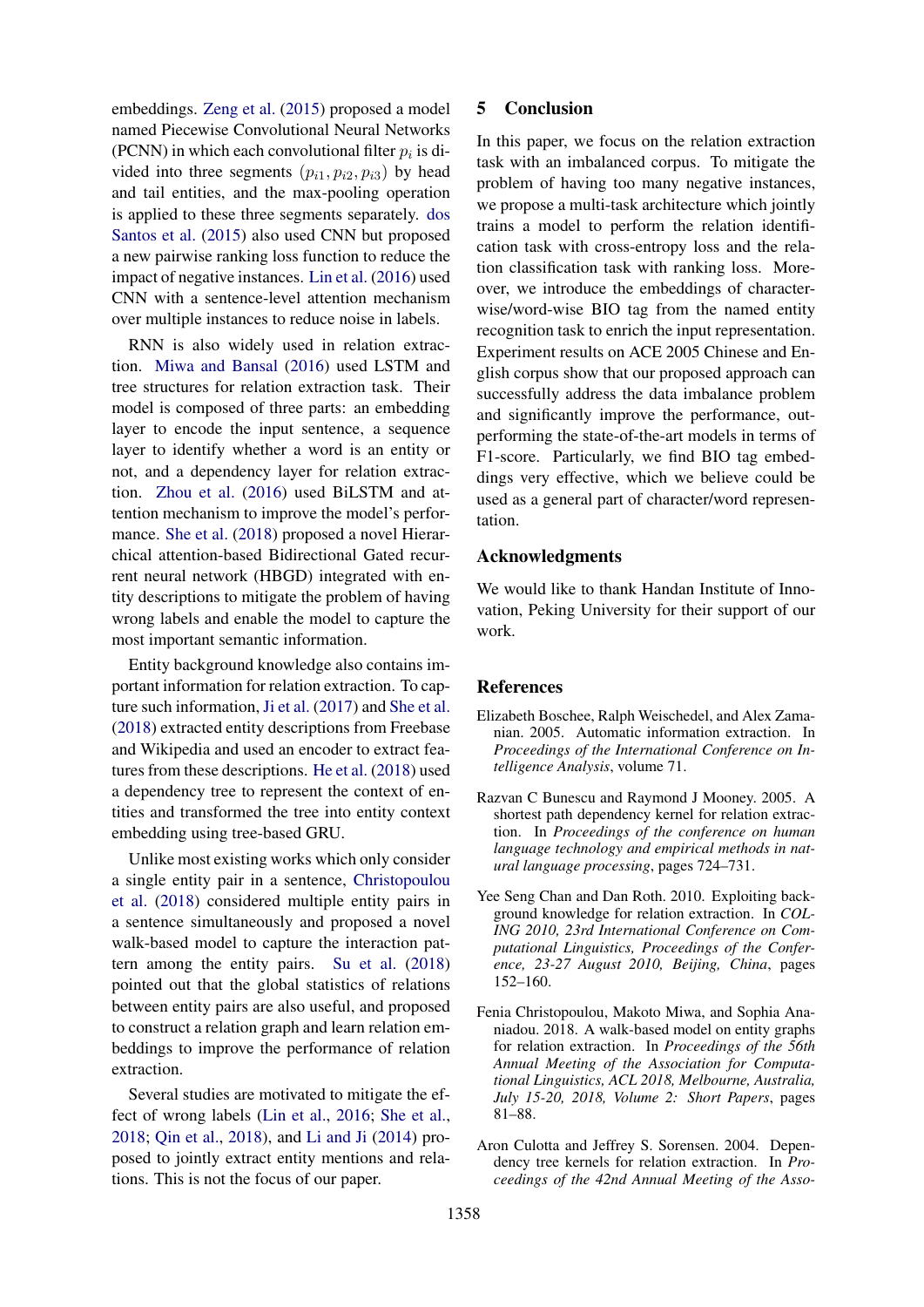*ciation for Computational Linguistics, 21-26 July, 2004, Barcelona, Spain.*, pages 423–429.

- <span id="page-8-5"></span>Claudio Giuliano, Alberto Lavelli, Daniele Pighin, and Lorenza Romano. 2007. Fbk-irst: Kernel methods for semantic relation extraction. In *Proceedings of the 4th International Workshop on Semantic Evaluations*, pages 141–144.
- <span id="page-8-1"></span>Zhou GuoDong, Su Jian, Zhang Jie, and Zhang Min. 2005. Exploring various knowledge in relation extraction. In *Proceedings of the 43rd annual meeting on association for computational linguistics*, pages 427–434.
- <span id="page-8-16"></span>Zhengqiu He, Wenliang Chen, Zhenghua Li, Meishan Zhang, Wei Zhang, and Min Zhang. 2018. See: Syntax-aware entity embedding for neural relation extraction. In *Thirty-Second AAAI Conference on Artificial Intelligence*.
- <span id="page-8-15"></span>Guoliang Ji, Kang Liu, Shizhu He, and Jun Zhao. 2017. Distant supervision for relation extraction with sentence-level attention and entity descriptions. In *Thirty-First AAAI Conference on Artificial Intelligence*.
- <span id="page-8-2"></span>Jing Jiang and ChengXiang Zhai. 2007. A systematic exploration of the feature space for relation extraction. In *Human Language Technology Conference of the North American Chapter of the Association of Computational Linguistics, Proceedings, April 22- 27, 2007, Rochester, New York, USA*, pages 113– 120.
- <span id="page-8-0"></span>Nanda Kambhatla. 2004. Combining lexical, syntactic, and semantic features with maximum entropy models for extracting relations. In *Proceedings of the ACL 2004 on Interactive poster and demonstration sessions*, page 22.
- <span id="page-8-18"></span>Qi Li and Heng Ji. 2014. Incremental joint extraction of entity mentions and relations. In *Proceedings of the 52nd Annual Meeting of the Association for Computational Linguistics, ACL 2014, June 22-27, 2014, Baltimore, MD, USA, Volume 1: Long Papers*, pages 402–412.
- <span id="page-8-11"></span>Yankai Lin, Shiqi Shen, Zhiyuan Liu, Huanbo Luan, and Maosong Sun. 2016. Neural relation extraction with selective attention over instances. In *Proceedings of the 54th Annual Meeting of the Association for Computational Linguistics (Volume 1: Long Papers)*, volume 1, pages 2124–2133.
- <span id="page-8-8"></span>ChunYang Liu, WenBo Sun, WenHan Chao, and Wanxiang Che. 2013. Convolution neural network for relation extraction. In *International Conference on Advanced Data Mining and Applications*, pages 231–242.
- <span id="page-8-12"></span>Makoto Miwa and Mohit Bansal. 2016. End-to-end relation extraction using lstms on sequences and tree structures. In *Proceedings of the 54th Annual Meeting of the Association for Computational Linguistics, ACL 2016, August 7-12, 2016, Berlin, Germany, Volume 1: Long Papers*.
- <span id="page-8-4"></span>Raymond J Mooney and Razvan C Bunescu. 2006. Subsequence kernels for relation extraction. In *Advances in neural information processing systems*, pages 171–178.
- <span id="page-8-3"></span>Thien Huu Nguyen and Ralph Grishman. 2014. Employing word representations and regularization for domain adaptation of relation extraction. In *Proceedings of the 52nd Annual Meeting of the Association for Computational Linguistics, ACL 2014, June 22-27, 2014, Baltimore, MD, USA, Volume 2: Short Papers*, pages 68–74.
- <span id="page-8-9"></span>Thien Huu Nguyen and Ralph Grishman. 2015. Relation extraction: Perspective from convolutional neural networks. In *Proceedings of the 1st Workshop on Vector Space Modeling for Natural Language Processing*, pages 39–48.
- <span id="page-8-7"></span>Truc-Vien T. Nguyen, Alessandro Moschitti, and Giuseppe Riccardi. 2009. Convolution kernels on constituent, dependency and sequential structures for relation extraction. In *Proceedings of the 2009 Conference on Empirical Methods in Natural Language Processing, EMNLP 2009, 6-7 August 2009, Singapore, A meeting of SIGDAT, a Special Interest Group of the ACL*, pages 1378–1387.
- <span id="page-8-6"></span>Longhua Qian, Guodong Zhou, Fang Kong, Qiaoming Zhu, and Peide Qian. 2008. Exploiting constituent dependencies for tree kernel-based semantic relation extraction. In *Proceedings of the 22nd International Conference on Computational Linguistics-Volume 1*, pages 697–704.
- <span id="page-8-14"></span>Pengda Qin, Weiran Xu, and Jun Guo. 2017. Designing an adaptive attention mechanism for relation classification. In *2017 International Joint Conference on Neural Networks, IJCNN 2017, Anchorage, AK, USA, May 14-19, 2017*, pages 4356–4362.
- <span id="page-8-17"></span>Pengda Qin, Weiran Xu, and William Yang Wang. 2018. DSGAN: generative adversarial training for distant supervision relation extraction. In *Proceedings of the 56th Annual Meeting of the Association for Computational Linguistics, ACL 2018, Melbourne, Australia, July 15-20, 2018, Volume 1: Long Papers*, pages 496–505.
- <span id="page-8-10"></span>Cícero Nogueira dos Santos, Bing Xiang, and Bowen Zhou. 2015. Classifying relations by ranking with convolutional neural networks. In *Proceedings of the 53rd Annual Meeting of the Association for Computational Linguistics and the 7th International Joint Conference on Natural Language Processing of the Asian Federation of Natural Language Processing, ACL 2015, July 26-31, 2015, Beijing, China, Volume 1: Long Papers*, pages 626–634.
- <span id="page-8-13"></span>Heng She, Bin Wu, Bai Wang, and Renjun Chi. 2018. Distant supervision for relation extraction with hierarchical attention and entity descriptions. In *2018 International Joint Conference on Neural Networks (IJCNN)*, pages 1–8.